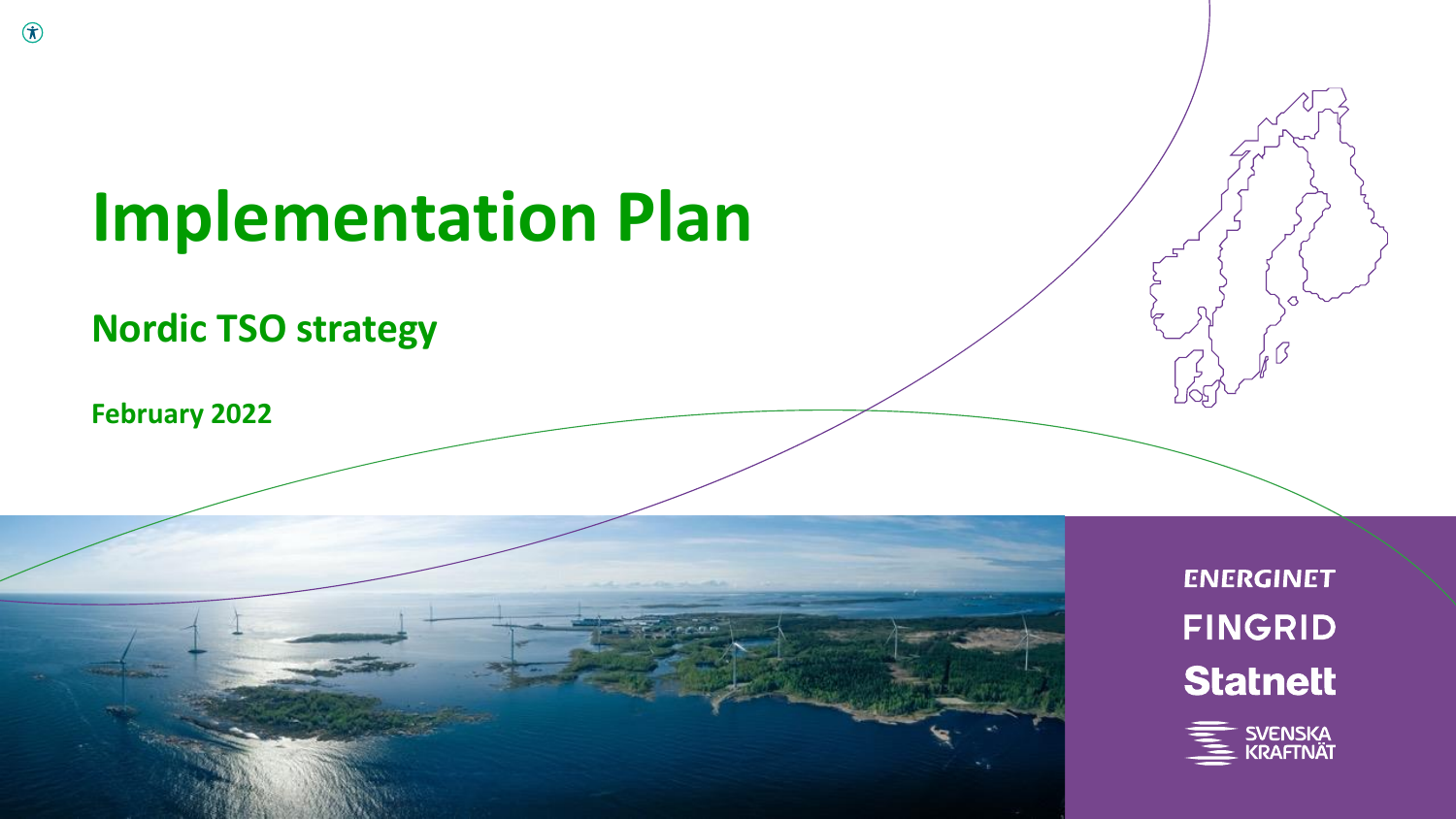#### **Background for the Implementation Plan**

The Nordic TSOs are currently working on projects that are prerequisites for enabling the growing amount of wind generation in the electricity system and creating economic signals and incentives for flexibility and energy sector integration.

Especially the Nordic Balancing Program which will introduce 15-minute imbalance settlement period and markets supporting it as well as accession to the European balancing energy markets will be key to enabling such developments.

Additionally, the increased coordination of operational planning among the Nordic TSOs through the Nordic Regional Coordination Centre and the new coordinated capacity calculation will benefit the region through improved utilisation of the Nordic transmission network.

The Implementation Plan of the Nordic TSO strategy presents the prioritized measures under the selected strategic themes that the Nordic TSOs plan to initiate working on to start paving the way for wind development and sector integration.

The Implementation Plan – like the strategy itself – contains measures that the Nordic electricity TSOs jointly need to work on: what is there for the TSOs and what is there for their Nordic cooperation.

The progress of Implementation Plan will be monitored and updated at least on an annual basis. Therefore, it is possible to take into account the developments in the sector as well as newly identified tasks.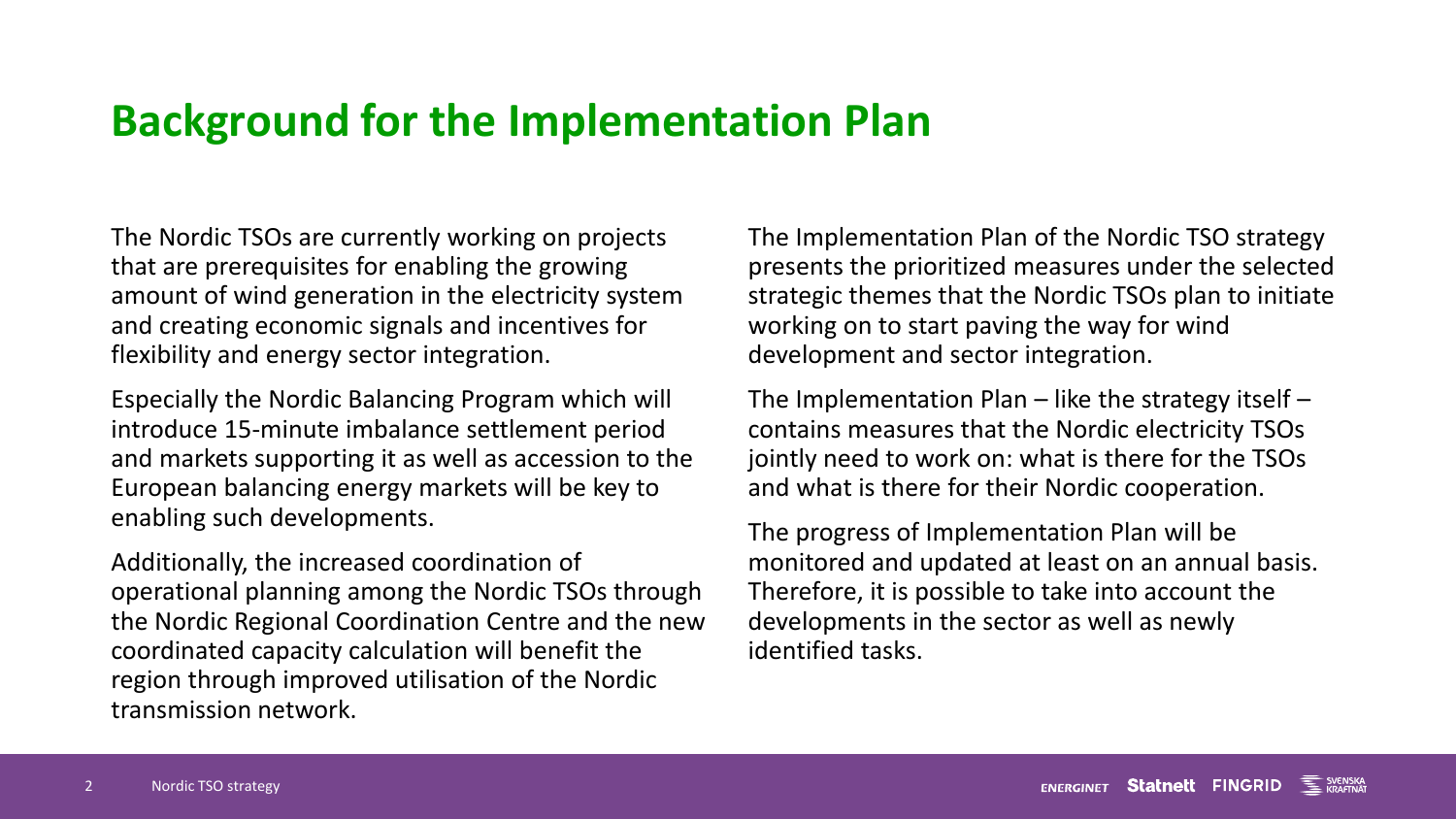## **Adequate infrastructure**

| <b>Strategic theme</b>                                                                                      | <b>Description of the measure</b>                                                                                                                                                                                                                                                  | <b>Timetable (responsibility)</b>                                                                                                   |
|-------------------------------------------------------------------------------------------------------------|------------------------------------------------------------------------------------------------------------------------------------------------------------------------------------------------------------------------------------------------------------------------------------|-------------------------------------------------------------------------------------------------------------------------------------|
| <b>Build adequate infrastructure considering</b><br>the Baltic Sea & North Sea region                       | Intensify the medium-term system planning cooperation in<br>$\mathbf{1}$ .<br>the Nordics<br>Enlarge grid planning into the Baltic Sea level<br>2.<br><b>ENTSO-E Ten Years Network Development Plan and Nordic</b><br>3.<br>Grid Development Perspective (NGDP)                    | Start in 2022 (NPG)<br>1.<br>TYNDP2022 (NPG, Baltic Sea<br>2.<br><b>Steering Group)</b><br>Updated every second year<br>3.<br>(NPG) |
| Use the full transmission technology mix for<br>further grid expansion                                      | Share best practices on the opportunities of using new<br>transmission technologies to provide more grid capacity (planning<br>perspective)                                                                                                                                        | Start in 2022 (NPG)                                                                                                                 |
| Develop the requirements for new energy<br>resources to ensure their flexibility and the<br>system security | Analysis of the effects of increasing share of converter connected<br>generation and providing solutions to ensure a secure low-carbon<br>power system. Work covers ancillary services, updates to grid<br>connection requirements, investments in power system<br>components etc. | Focus area for joint Nordic work<br>2022-2024 (RGN and NPG)                                                                         |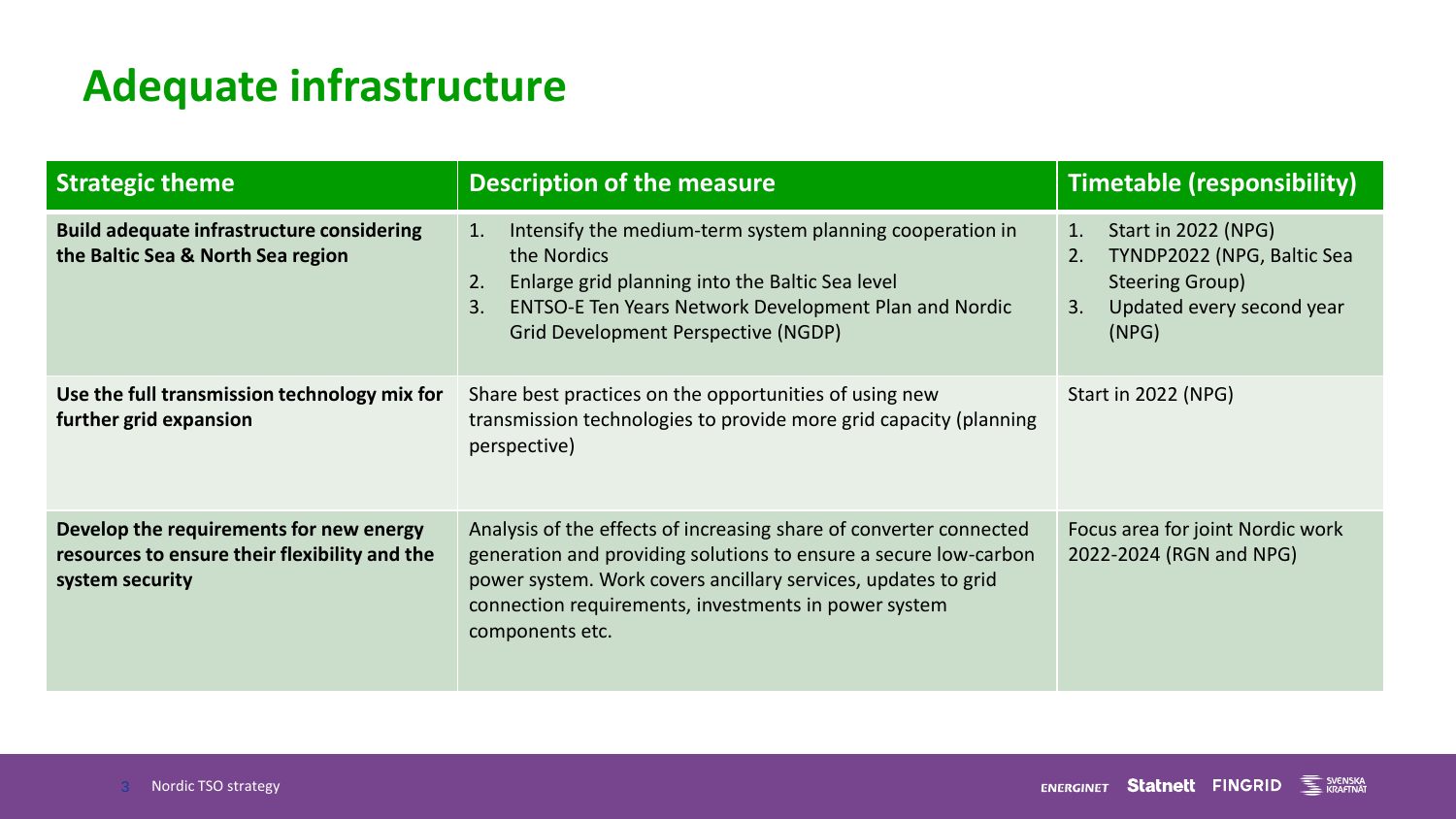### **Secure power system and integrated market**

| <b>Strategic theme</b>                                                                                                                   | <b>Description of the measure</b>                                                                                                                                                                                                                                                                                                                                                                       | <b>Timetable (responsibility)</b>                                                    |
|------------------------------------------------------------------------------------------------------------------------------------------|---------------------------------------------------------------------------------------------------------------------------------------------------------------------------------------------------------------------------------------------------------------------------------------------------------------------------------------------------------------------------------------------------------|--------------------------------------------------------------------------------------|
| <b>Ensure market access and financial incentives</b><br>for all energy resources to provide adequacy,<br>flexibility and system services | 1. Nordic Balancing Model Programme (NBM)<br>Nordic aFRR and mFRR capacity markets<br>Nordic mFRR Energy Activation Market and<br>automation of balancing process<br>European balancing platforms accession<br>$\bullet$<br>(MARI and PICASSO)<br><b>ACE-based balancing</b><br><b>ENTSO-E European Resource Adequacy</b><br>2.<br>Assessment including a regional focus<br>Pre-study on adequacy<br>3. | 2022-2025 (NBM program)<br>1.<br>2022 (NPG)<br>2.<br>2022-2023 (RGN, NPG, MSG)<br>3. |
| <b>Ensure market access and financial incentives</b><br>for all energy resources to provide flexibility<br>and system services           | Reserve market development<br>FFR and FCR market design and integrated Nordic<br>1.<br>market - A feasibility study<br>Defining reserve needs and creating a good<br>2.<br>visibility and transparency to build capability<br>Introduce a solution for including wind and solar<br>3.<br>power to the various markets of ancillary services                                                             | H1/2022 (MSG)<br>1.<br>2022-2023 (RGN, MSG)<br>2.<br>2022-2024 (MSG)<br>3.           |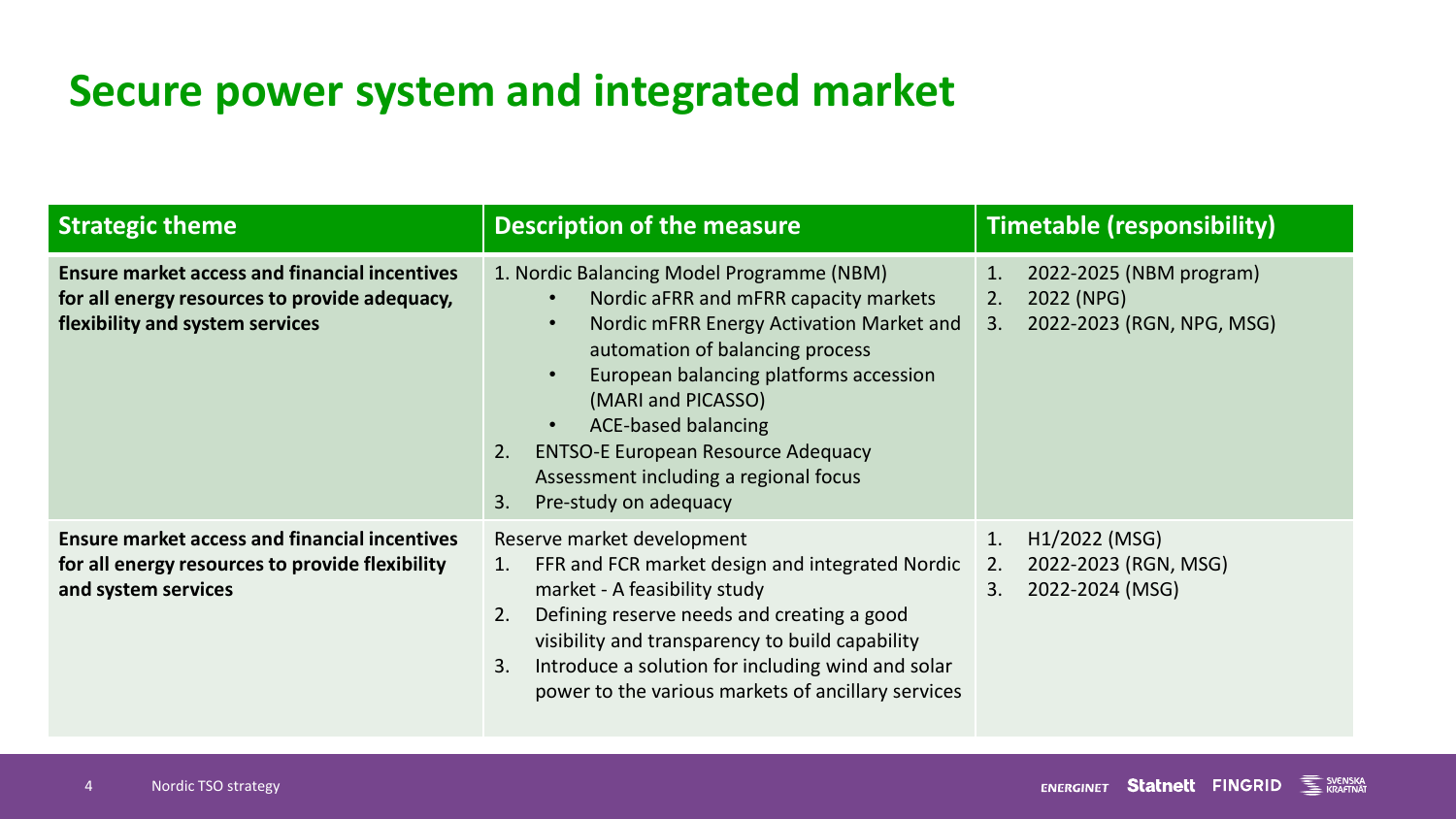### **Secure power system and integrated market**

| <b>Strategic theme</b>                                                                         | <b>Description of the measure</b>                                                                                                                                                                                                                                                                                                  | <b>Timetable (responsibility)</b>               |
|------------------------------------------------------------------------------------------------|------------------------------------------------------------------------------------------------------------------------------------------------------------------------------------------------------------------------------------------------------------------------------------------------------------------------------------|-------------------------------------------------|
| Optimal utilisation and performance of the<br>existing system                                  | Flow-based capacity calculation methodology to<br>1.<br>be implemented in the Nordic Capacity<br>Calculation Region. It enables the optimal use of<br>available transmission capacity in different<br>markets without compromising the system<br>security.<br>Explore the ways to utilise the system closer to its<br>2.<br>limits | Ongoing (CCM project)<br>1.<br>2.<br>2022 (RGN) |
| Introduce offshore bidding zones and integrate<br>offshore solutions in the electricity market | Offshore market design<br>The Nordic TSOs to contribute to the ENTSO-E<br>work<br>Work on the principles to integrate offshore wind<br>2.<br>to the power system (Baltic Sea, North Sea)                                                                                                                                           | Ongoing (MSG)<br>2.<br>2022-2023 (MSG, NPG)     |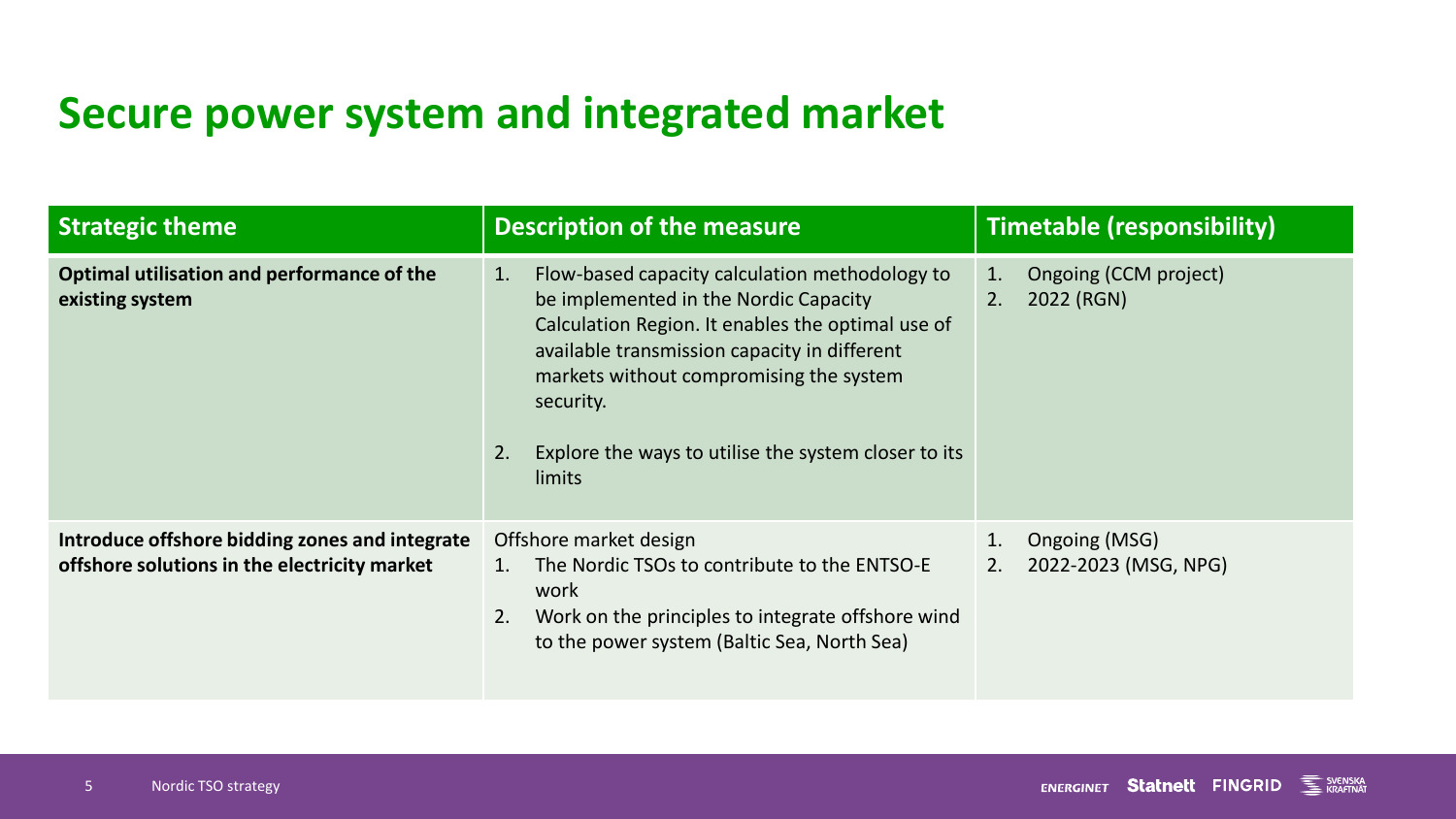# **Optimised energy system**

| <b>Strategic theme</b>                                                             | <b>Description of the measure</b>                                                                                            | <b>Timetable (responsibility)</b> |
|------------------------------------------------------------------------------------|------------------------------------------------------------------------------------------------------------------------------|-----------------------------------|
| Develop tools and create cooperation models<br>for holistic energy system planning | Include other energy sectors (hydrogen grid and<br>district heating) into the Nordic power system<br>planning where relevant | Start in 2022 (NPG)               |
| Use ambitious wind power and electrification<br>scenarios in system planning       | Update Nordic Grid Development Perspective (NGDP)                                                                            | Ongoing, annually (NPG)           |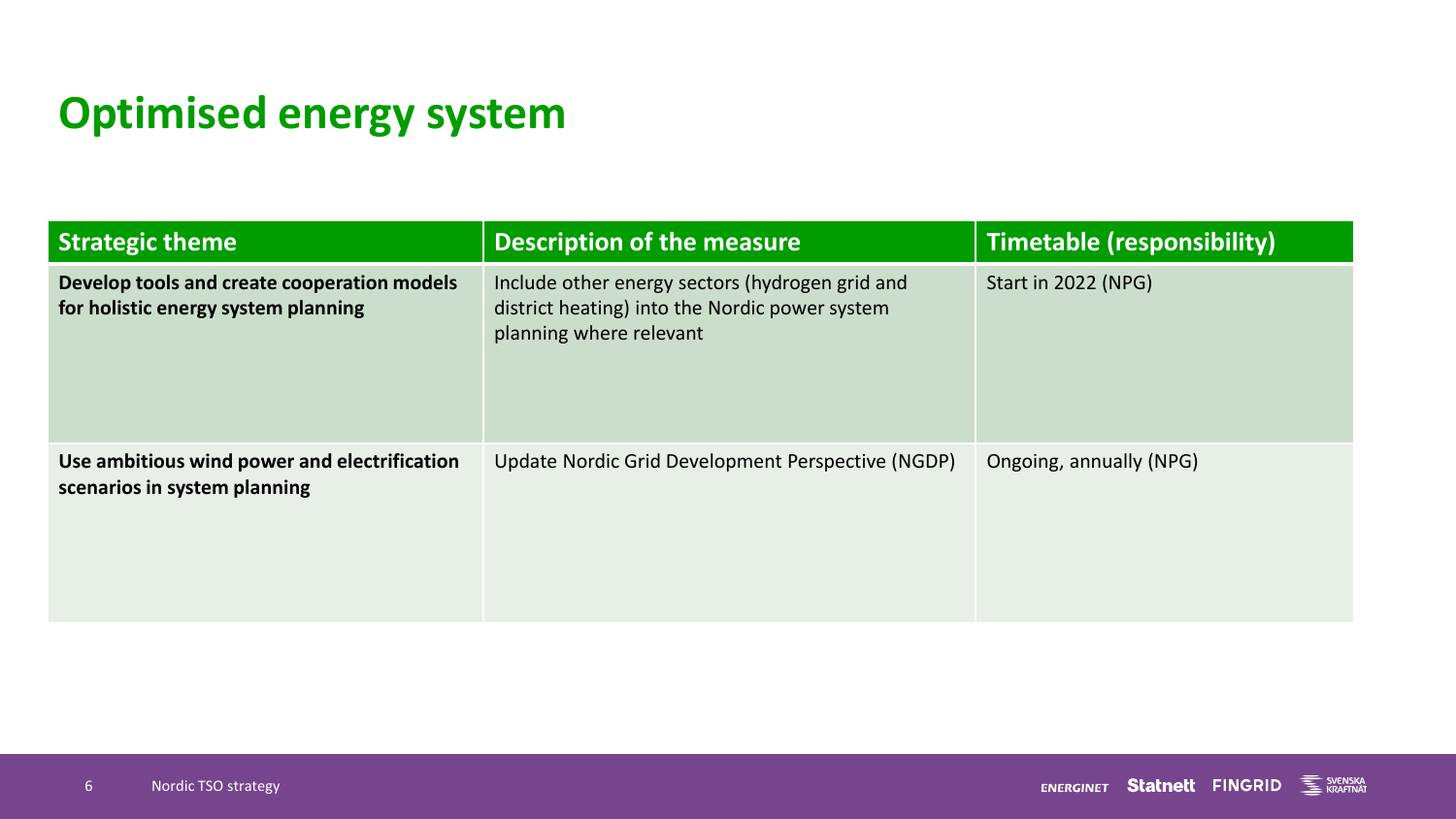#### **Nordic TSO groups in different areas**

- Nordic Planning Group (NPG)
- Regional Group Nordic (RGN); system operation
- Nordic Market Steering Group (MSG)
- Nordic IT Group (NIT)
- Nordic R&D Group (NRD)
- Nordic Balancing Model Programme (NBM)
- Capacity Calculation Methodology (CCM) project